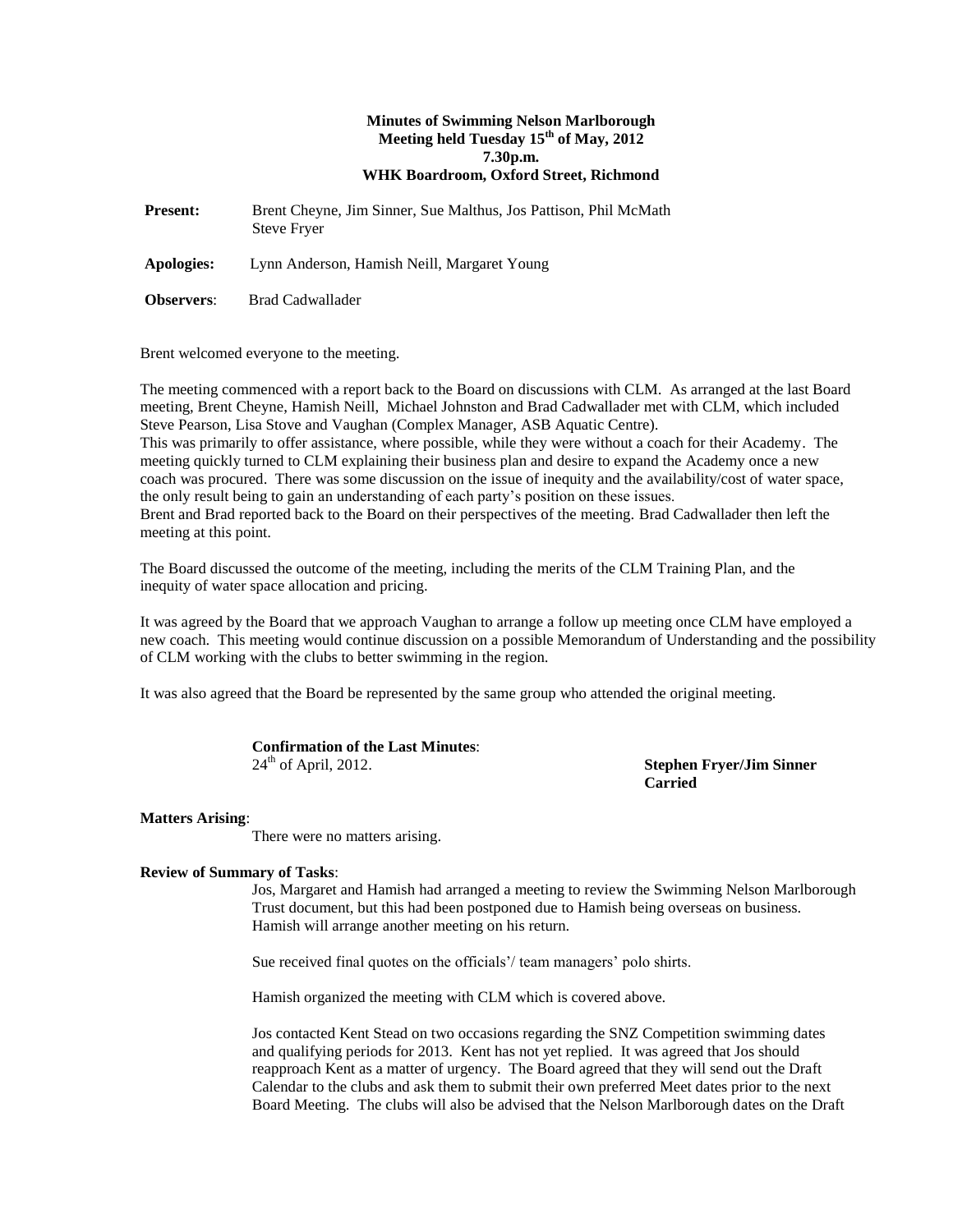Calendar may be altered, if required, when SNZ eventually finalise qualifying periods for its 2012 NZ Short Course Championships and 2013 National Meets.

The Board discussed the venue for this year's NM Winter Meet. The 2013 South Island Championships will be held in Blenheim in September, 2013. Due to this, it was agreed that the 2013 NM Winter Meet would be held in Nelson in August, 2013 at a time that would fall within the qualifying period for that year's NZ Short Course Championships and the South Island Championships. Due to this 2013 requirement, it was agreed that the 2012 NM Winter Meet would be held in Blenheim and the 2013 NM Age Group Championships would be held in Nelson.

A congratulatory card was sent to Ross Bragg in acknowledgement of his SNZ Life Membership Award.

# **Administrator's Report**:

The Administrator's Report was tabled. Kay thanked the Blenheim and Waimea Clubs for supplying their recent AGM information in a very timely manner.

#### **IT WAS MOVED that the Administrator's Report be accepted**

**Phil McMath/Brent Cheyne Carried**

#### **Treasurer's Report:**

Brent tabled the Treasurer's Report.

**IT WAS MOVED that the Treasurer's Report be accepted.**

**Brent Cheyne/Jim Sinner Carried** 

# **Registrar's Report to Swimming Nelson Marlborough**

Jim advised that the dispute with Hi-Tek over the cost of the recent licence agreements had been resolved with the amount of the quote confirmed.

# **Belsham Trophy**.

Jim has calculated this year's winner based on the criteria set out in the SNM Constitution. This has been confirmed by the Selection Committee (consisting of the Board Chairman and President) who ratified Jim's calculation. The winner will be announced at this year's SNM Annual General Meeting.

Jim has completed the NM Record Certificates for the year. These were of a high standard.

#### **IT WAS MOVED that the Registrar's Report be accepted.**

**Jim Sinner/Brent Cheyne Carried**

#### **Publicity/Communications Report**

Jim commented that he is keeping the SNM Website up-to-date which gives it a higher ranking on Google.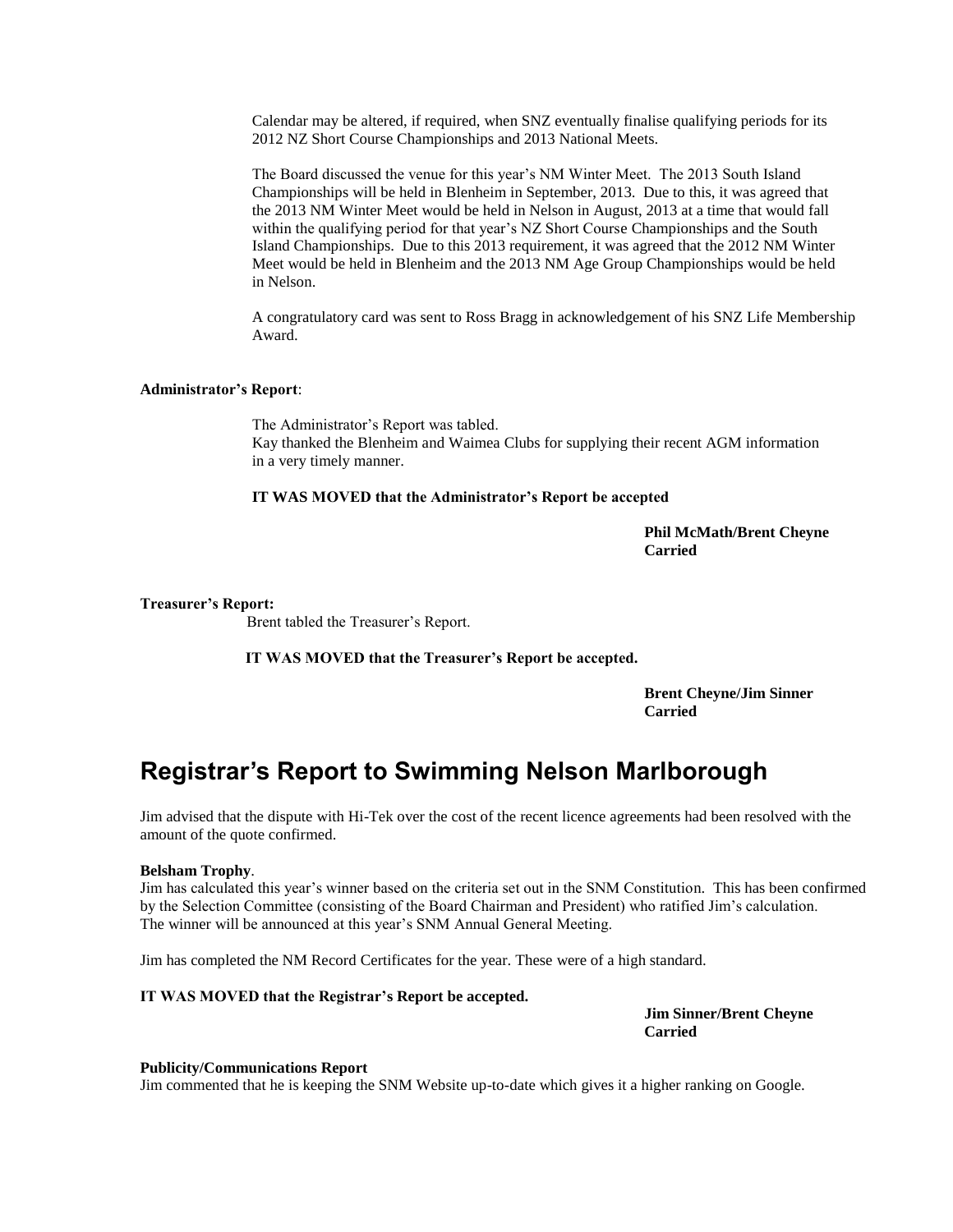#### **Funding Report:**

Two quotes for the officials'/ team managers' polo shirts were discussed and pictures reviewed. It was agreed that we accept the Newman Graphics Limited quote, subject to obtaining funding.

# **IT WAS MOVED THAT WE APPLY TO THE LION FOUNDATION FOR \$1,770.00 FOR THE PURCHASE OF POLO SHIRTS FOR OFFICIALS AND TEAM MANAGERS.**

**Jim Sinner/Stephen Fryer Carried.**

**Technical/Coaching**: **No report**.

**Events: No report.**

#### **General Business**:

#### **Review of SNZ**

Due to being out of the country on business, Hamish will not be able to attend the Review Meeting with Brent. Steve will now attend this meeting with Brent.

They will attend the Auckland Meeting on Friday morning, and then travel to Hamilton for the afternoon presentation. Following this, they will meet with Coalition Members present to discuss the proposals. Brent will also take part in a Teleconference of Regional Chairs this Thursday night where Chris Moller will outline the recommendations about to be released to the swimming community. Jim asked that if they are recommending change, that the question be asked – "What is not working with the current structure?"

Brent and Steve will report back to the Board after the presentations.

#### **Submission to Nelson City Council re LTP**

Brent thanked Jim and Lindie for completing a submission of a very high standard to the Nelson City Council. This was delivered to the N.C.C. and sent around the swimming community and other pool users. It was commented that the Nelson Triathlon Club had also put in a submission supporting the SNM submission.

The submission was also sent to Sport Tasman for them to share with anyone they felt appropriate.

#### **General:**

#### **Review of 2012 National Competitions:**

Five Board members have completed the questionnaire issued by Kent Stead with a strong focus on the delays in the SNZ Calendar and discussion of converted qualifying times. Brent had also spoken to Swimming Auckland on these issues.

The meeting closed at 9.30p.m. **Next meeting: Tuesday 22nd May, 2012, at WHK Boardroom, Oxford Street, Richmond for Brent and Steve to report back on the Review of SNZ. The Board will formulate a recommendation to the clubs at this meeting.**

**The next full Board meeting will be on Tuesday the 19th of June 2012, Nelson Swimming Club Rooms, 7.30p.m.**

**This meeting will also incorporate the setting of the 2012/2013 NM Competition Calendar.**